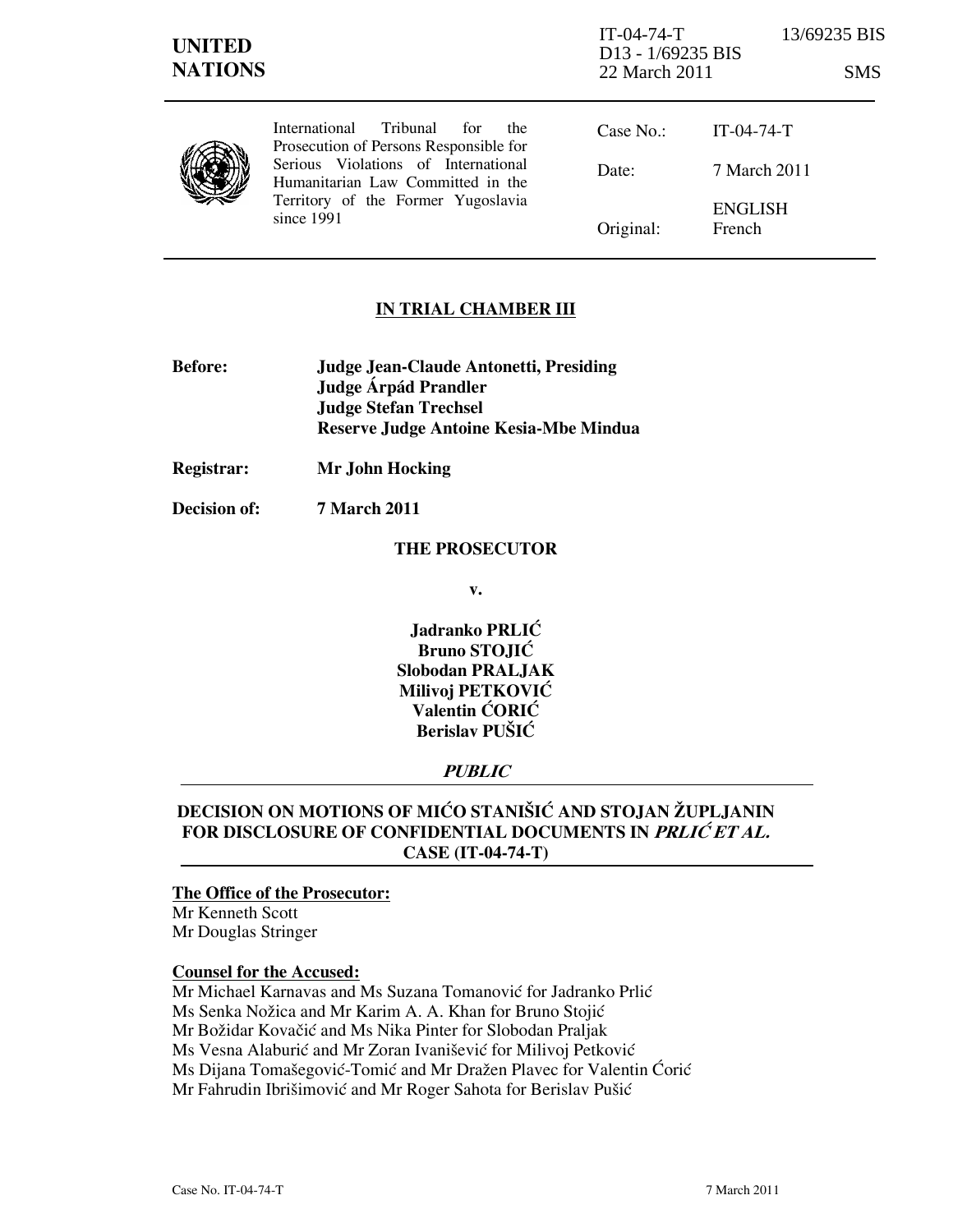#### I. INTRODUCTION

1. Trial Chamber III ("Chamber") of the International Tribunal for the Prosecution of Persons Responsible for Serious Violations of International Humanitarian Law Committed in the Territory of the Former Yugoslavia since 1991 ("Tribunal"), is seized, on the one hand, of "Motion by Mico Stanišic for Access to Confidential Materials in the Prlic et al. Case" filed as a public document on 9 February 2011 by Mićo Stanišić, accused in the The Prosecutor v. Stanišić and  $\check{Z}$ upljanin, no. IT-08-91-T ("Stanišić Motion"; "Stanišić and  $\check{Z}$ upljanin Case") and, on the other, of the "Motion by Mr Stojan  $\check{Z}$ upljanin for access to all confidential materials in the Prlić et al. Case", filed as a public document on 18 February 2011 by Stojan Župljanin, also accused in the *Stanišić and Župljanin* Case, seeking the disclosure of all confidential documents in the present case, The Prosecutor v. Prlić et al., no. IT-04-74-T ("Župljanin Motion"; " $Prlic'$  et al. Case") (together, the "Motions"; the "Requesting Parties").

#### II. PROCEDURAL BACKGROUND

2. On 9 February 2011 and 18 February 2011, respectively, in the Stanistic Motion and the Župljanin Motion the Requesting Parties asked for the disclosure of all confidential documents used in the *Prlić et al*. Case that relate to the period before the outbreak of war in Bosnia and Herzegovina up to 31 December 1992, notably: (1) all the transcripts of hearings held in closed session and in private session; (2) all confidential filings by the parties and confidential decisions; and (3) all confidential exhibits. $<sup>1</sup>$ </sup>

3. On 23 February 2011, the Office of the Prosecutor ("Prosecution") filed as a public document the "Prosecution Combined Response to the Motions by Mićo Stanišić and Stojan Župljanin for Access to Confidential Materials in the Prlić Case" ("Response") in which it asks for the Motions to be denied.

<sup>&</sup>lt;sup>1</sup> Stanišić Motion, para. 3; Župljanin Motion, para. 3.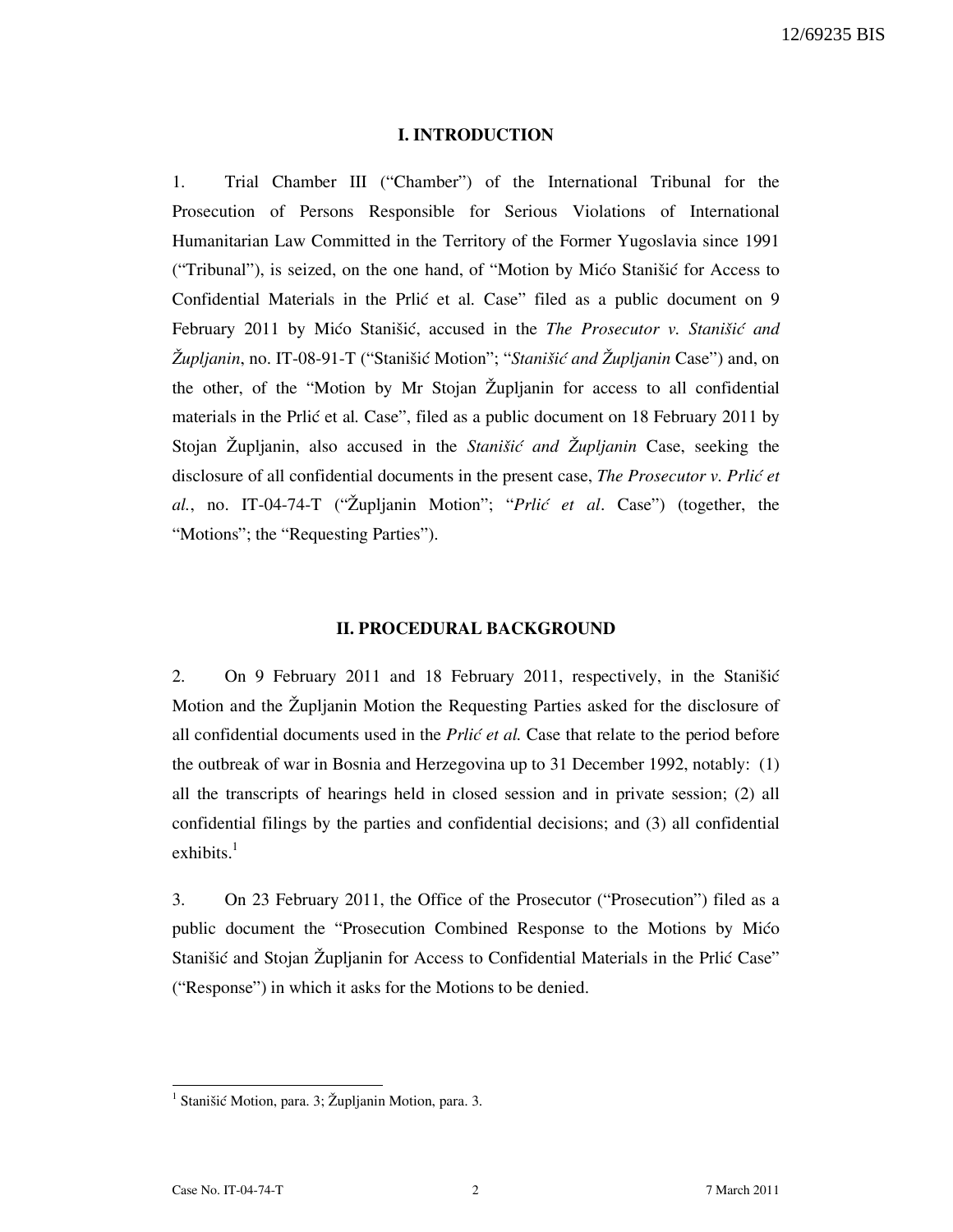#### III. ARGUMENTS OF THE PARTIES

#### A. Arguments Presented in the Motions

4. In support of the Motions, the Requesting Parties argue that the events and facts alleged in the Indictments against them are closely related to the political background of the facts in the *Prlić et al.* Case and, more specifically, to the background of the armed conflict in which both they and the Accused in the *Prlić et* al. Case were involved according to the Prosecution.<sup>2</sup>

5. More specifically, Mićo Stanišić argues that he was indicted because of his position as Minister of the Serbian Ministry of the Interior of Bosnia and Herzegovina and his alleged involvement in a joint criminal enterprise within the period and the background of the armed conflict, as alleged in the Indictment in the Stanistic and Zupljanin Case and the Prlic et al. Case, and that Bruno Stojic was a member of the Ministry of the Interior of the Socialist Republic of Bosnia and Herzegovina at the same time as he was.<sup>3</sup>

6. For his part, Stojan Župljanin argues that the Stanistic and Župljanin Indictment implicates him as the Chief of the Banja Luka Security Centre, attached to the Serbian Ministry of the Interior of Bosnia and Herzegovina, and as a member of the Crisis Staff of the Autonomous Region of Krajina, and alleges he was a member of a joint criminal enterprise within the period and background of the armed conflict alleged in the *Stanistic and Župljanin* and the *Prlic et al.* Indictments.<sup>4</sup>

7. Consequently, the Requesting Parties maintain (1) that access to the sought confidential documents will assist them in the preparation of their defence by allowing them to place the alleged armed conflict in a political background;  $5(2)$  that there is a legitimate forensic purpose, since the *Prlić et al.* Case is the only case

<sup>2</sup> Stanišić Motion, paras 4 and 7, and Župljanin Motion, paras 4 and 7, referring to *The Prosecutor v*. Prlić et al., Case No. IT-04-74, Second Amended Indictment, 11 June 2008, para 232 ("Prlić et al. Indictment") and The Prosecutor v. Stanišić and Župljanin, Case No. IT-04-79-PT, Second Amended Indictment, 10 September 2009, para. 43 ("Stanišić and Župljanin Indictment").

<sup>3</sup> Stanišić Motion, para. 8.

<sup>&</sup>lt;sup>4</sup> Župljanin Motion, para. 8.

<sup>&</sup>lt;sup>5</sup> Stanišić Motion, para. 8; Župljanin Motion, para. 8.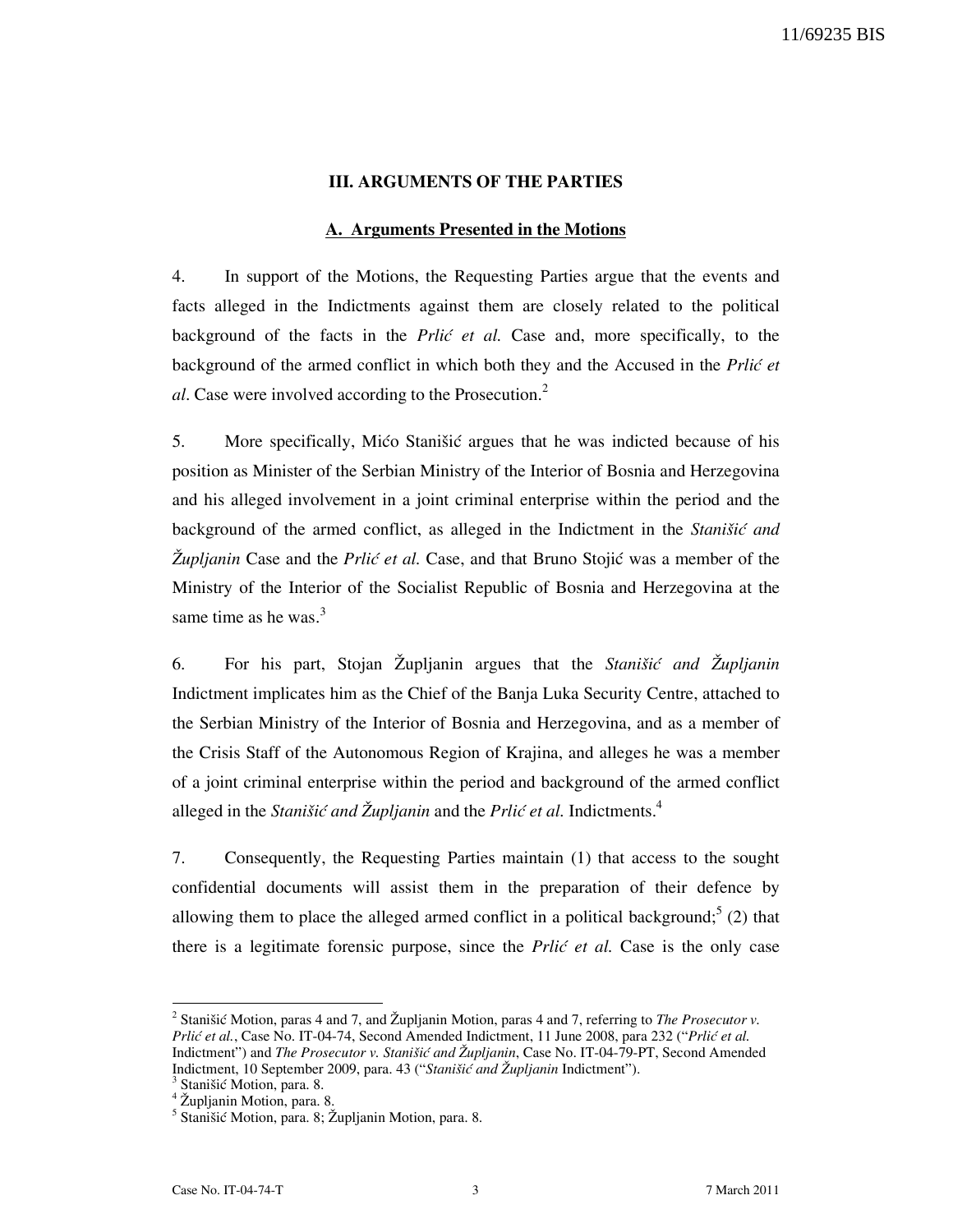10/69235 BIS

involving Croatian leadership in Bosnia and Herzegovina;  $6$  and (3) that they identified the documents by describing their general nature.<sup>7</sup>

8. Finally, the Requesting Parties argue that in order to ensure fairness of the proceedings, they require access to the documents relating to their case with a view to obtaining all the facts, elements and circumstances of the case that could demonstrate their innocence, mitigate their responsibility or lead to the dismissal of the case. $8$ They add that should they be granted access to the confidential documents, they will respect all the protective measures applicable in the *Prlić et al.* Case, as well as any additional protective measures that the Trial Chamber may find necessary.<sup>9</sup>

#### B. Arguments Presented in the Response

9. In its Response, the Prosecution asks for the Motions to be denied on the grounds that they are late<sup>10</sup> and that the Requesting Parties have failed to demonstrate a legitimate forensic purpose in support of their Motions.<sup>11</sup>

10. With respect to the late nature of the Motions, the Prosecution maintains that the Prlic et al. Case had already started when the Requesting Parties appeared for the first time before the Tribunal, and that this does not explain why such requests were not made earlier, even though the Requesting Parties had filed similar requests in other cases.<sup>12</sup>

11. With respect to there being a legitimate forensic purpose, the Prosecution argues that there are no material, geographic and temporal links between the  $Pri\acute{e}$  et al. Case and the *Stanišić and Župljanin* Case;<sup>13</sup> that for this reason, the Requesting Parties failed to identify the legitimate forensic purpose which they had to show in order to gain access to the confidential documents; that they simply indicated the existence of an overlap of the political background between the cases and that the

<sup>&</sup>lt;sup>6</sup> Stanišić Motion, para. 9; Župljanin Motion, para. 9.

<sup>7</sup> Stanišić Motion, para. 10; Župljanin Motion, para. 10.

<sup>8</sup> Stanišić Motion, para. 10; Župljanin Motion, para. 10.

<sup>9</sup> Stanišić Motion, para. 10; Župljanin Motion, para. 10

 $10$  Response, paras 2 to 5.

 $11$  Response, paras 2, 6 to 19.

<sup>&</sup>lt;sup>12</sup> Response, paras 3 to 5.

 $13$  Response, paras 10 to 11, 14.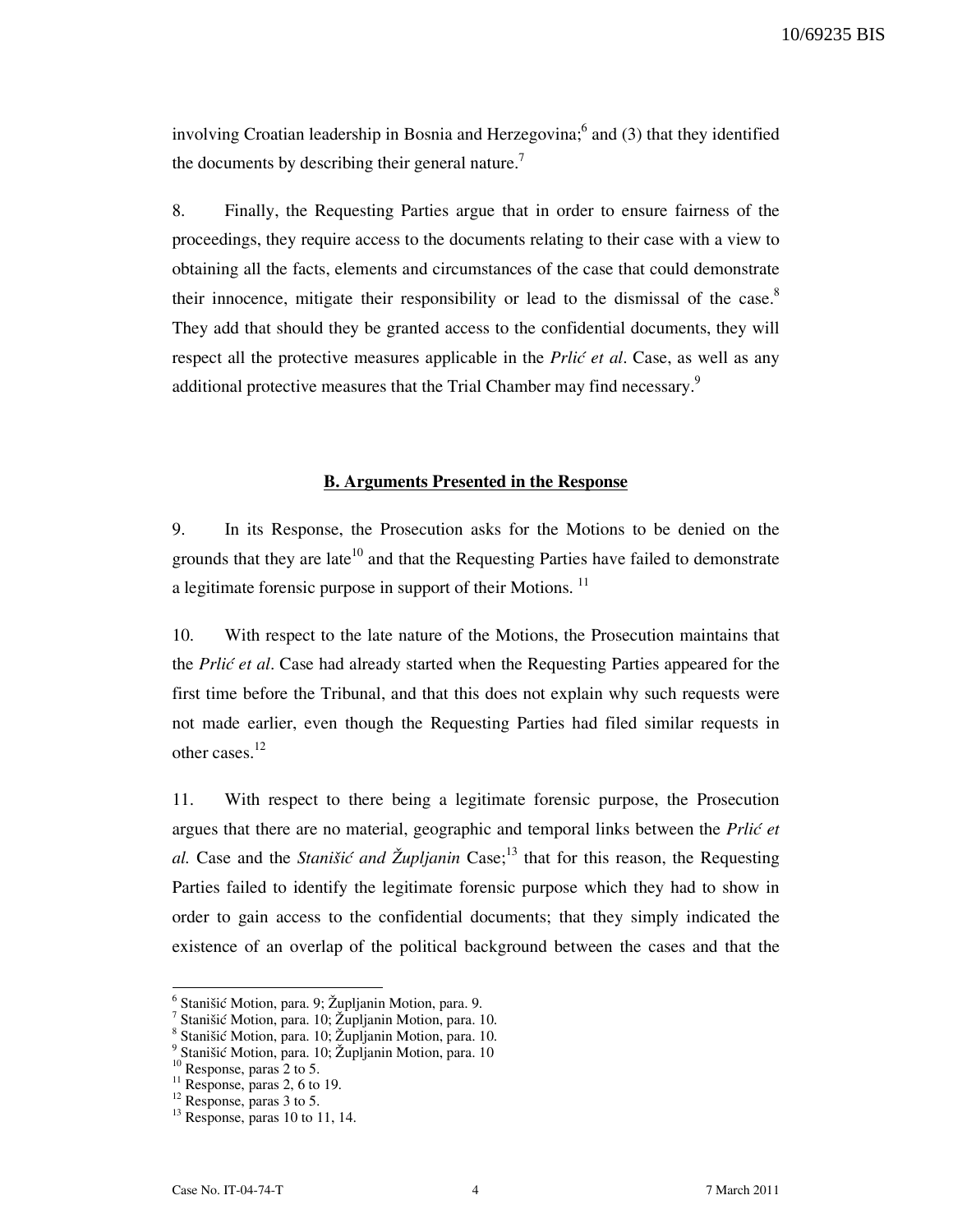armed conflict had taken place in Bosnia and Herzegovina, without other geographical limitations; that they simply provided a very vague and general description of the requested documents and that they failed to indicate the start date to the period from which they request the documents.<sup>14</sup> The Prosecution also maintains that the Requesting Parties provide a very broad and vague material link between the two cases, namely the political background of the armed conflict, without explaining how these documents could assist them in the preparation of their defence.<sup>15</sup> Similarly, the Prosecution draws attention to the argument put forward by Mićo Stanišić that both Bruno Stojić and he worked for the Ministry of the Interior of the Socialist Republic of Bosnia and Herzegovina at the same time, and argues that this information is not complete. In fact, Mico Stanišic had not specified in the Stanišic Motion which aspect of Bruno Stojić's work was relevant to his case or how this information could assist in establishing the political background to the proceedings against him.<sup>16</sup>

12. The Prosecution also argues that the Requesting Parties have not demonstrated that they examined the public documents in the *Prlić et al.* Case relating to the political background of the conflict in Bosnia and Herzegovina before filing their Motions and why these documents were not sufficient for the preparation of their case.<sup>17</sup> According to the Prosecution, they did not establish either why the confidentiality measures ordered for the benefit of witnesses and the sources of documentary evidence should be lifted for their benefit.<sup>18</sup> Finally, the Prosecution deems that the Motions should be denied because they have all the characteristics of a "fishing expedition",<sup>19</sup> and indicates that the Župljanin Motion is an almost identical repetition to the Stanišić Motion which, for the Prosecution, proves that this is a "fishing expedition" on Stojan Župljanin's part.<sup>20</sup>

#### IV. APPLICABLE LAW

<sup>&</sup>lt;sup>14</sup> Response, para. 12.

 $15$  Response, para. 13.

 $16$  Response, para. 14.

<sup>&</sup>lt;sup>17</sup> Response, para. 15.

<sup>18</sup> Response, para 19.

<sup>&</sup>lt;sup>19</sup> Response, paras 16 and 17.

<sup>20</sup> Response, para. 18.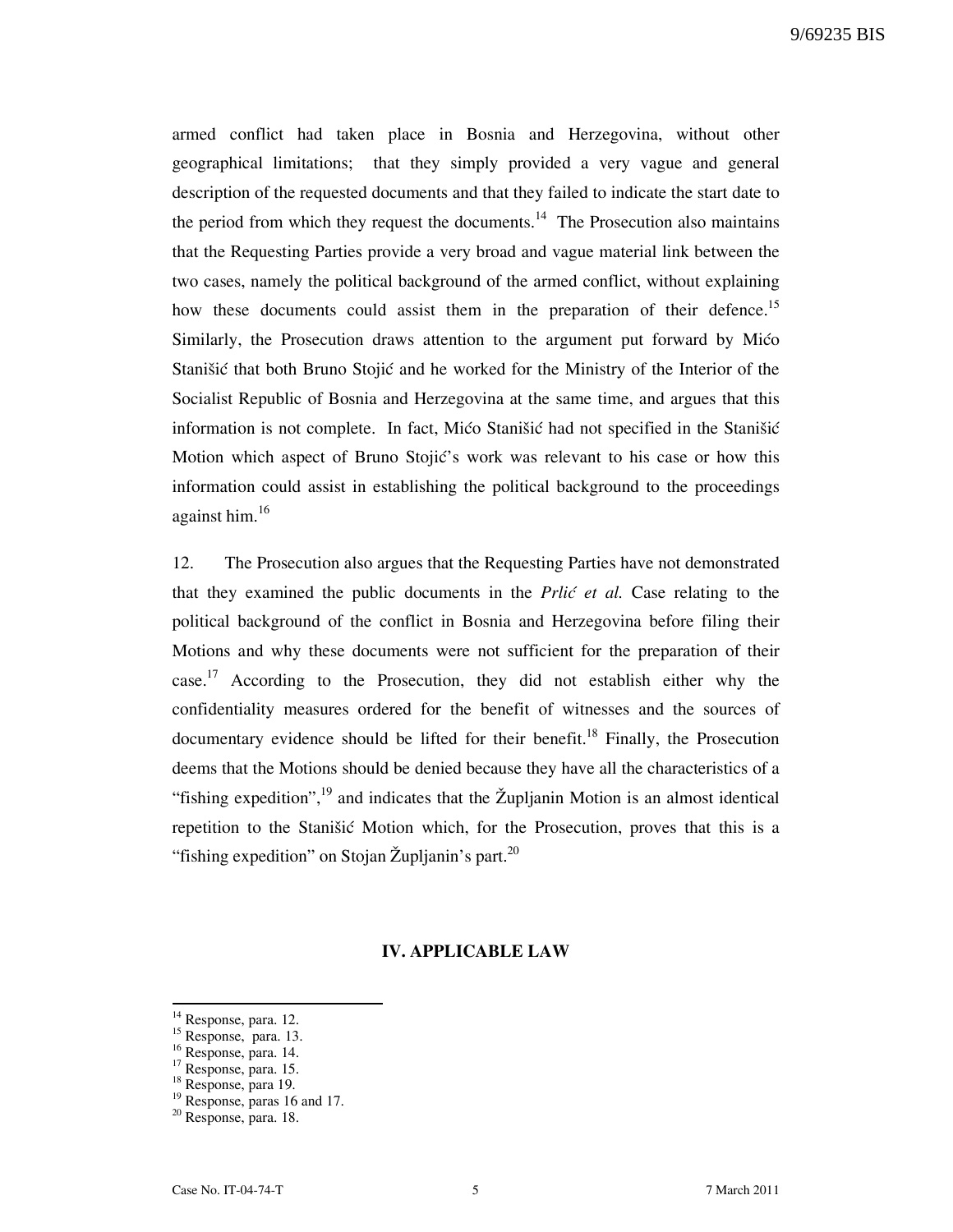8/69235 BIS

13. Pursuant to Rule 75 (F)(i) of the Rules of Procedure and Evidence ("Rules"), once protective measures have been ordered in respect of a victim or witness in proceedings before the Tribunal (the "first proceedings"), these measures continue to apply *mutatis mutandis* in all other proceedings before the Tribunal or another jurisdiction until they are rescinded, varied or augmented in accordance with procedure set out in this Rule. Moreover, Rule 75 (G) of the Rules sets out that a party to the second proceedings seeking to rescind, vary or augment protective measures ordered in the first proceedings must file its request with any Chamber, however constituted, remaining seized of the first proceedings, or to the Chamber seized of the second proceedings, if no Chamber remains seized of the first proceedings.

14. Jurisprudence distinguishes between three categories of confidential documents: *inter partes* documents, ex parte documents and documents provided under Rule 70. Each of these categories is regulated by different access conditions.<sup>21</sup>

15. The Chamber notes that the Requesting Parties seek disclosure of "all confidential documents" without specifying whether they are *inter partes, ex parte* and/or Rule 70 documents.<sup>22</sup> For the sake of judicial economy, the Chamber will deal with the Motions as requests for access to *inter partes, ex parte* and Rule 70 documents.

16. Concerning inter partes confidential documents, a party has the right to ask to examine documents that were admitted in another case before the Tribunal, ones that would assist in the preparation of his case, on condition that it identifies the requested documents or specifies their general nature, and that it shows a legitimate forensic purpose in so doing.<sup>23</sup> Before granting a request for access to confidential documents, the Trial Chamber must be certain that the Requesting Party has established that the

<sup>&</sup>lt;sup>21</sup> The Prosecutor v. Šešelj, Case No. IT-03-67-T, "Decision on Stanišić Motion for Access to Confidential Materials in the  $\check{S}e\check{se}elj$  Case Pursuant to Rule 75 (G)(i)", 24 April 2008 ("Šešelj Decision of 24 April 2008"), para. 11. See also The Prosecutor v. Šešelj, Case No. IT-03-67-T, "Decision on Motions by Mićo Stanišić and Stojan Župljanin Seeking Disclosure of Confidential Documents in the Vojislav Šešelj Case (IT-03-67)", 27 August 2010, para. 23 ("Šešelj Decision of 27 August 2010").  $^{22}$  Stanišić Motion, para. 1; Župljanin Motion, para. 1.

<sup>&</sup>lt;sup>23</sup> The Prosecutor v. Momčilo Perišić, Case No. IT-04-81-T, "Decision on Zdravko Tolimir's Urgent Request for Disclosure of Confidential Material from the Perišić Case", 30 September 2010, para. 7 ("Perišić Decision"); Šešelj Decision of 27 August 2010, para. 25; Šešelj of 24 April 2008, para. 12; The Prosecutor v. Dragomir Milošević, Case No. IT-98-29/1-A, "Decision on Radovan Karadžić's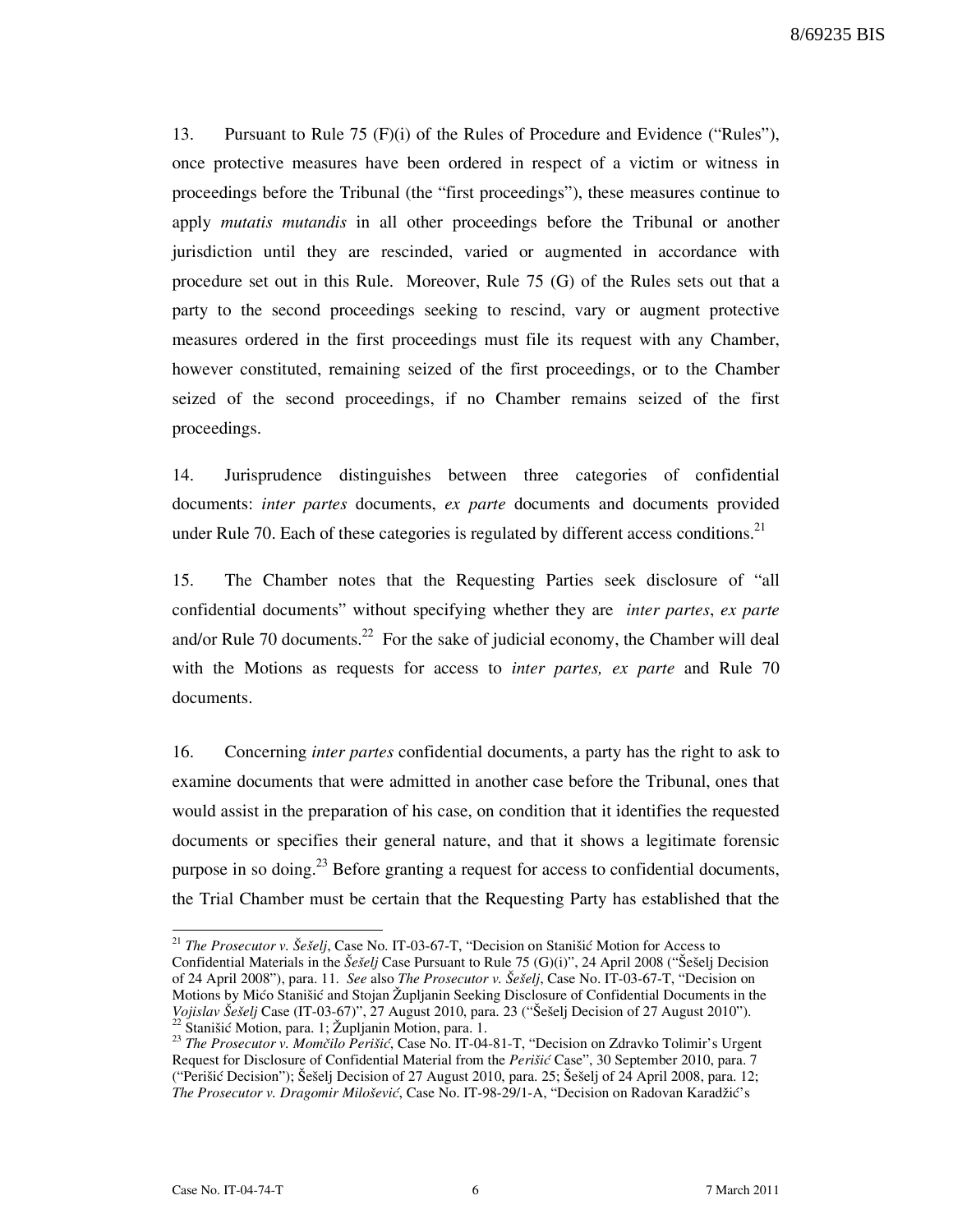exhibits in question are likely "to assist the applicant's case materially, or that there is a good chance that it would",  $^{24}$  without necessarily having to explain precisely how each of these documents could be of use.<sup>25</sup> This condition is fulfilled when the Requesting Party establishes "that there is a factual nexus between the case of the said party and the cases in which these exhibits were tendered", that is, geographical, temporal or other substantive overlaps between the two cases.<sup>26</sup> The Chamber moreover recalls that the principle of equality of arms presupposes that the Accused will be placed in a situation similar to that of the Prosecution, which has access to all submissions filed *inter partes*, so that he may understand the proceedings and the evidence and weigh the relevance in relation to his own case.<sup>27</sup> Consequently, once an Accused has been authorised to examine confidential exhibits or confidential testimony or testimony heard in closed session in another proceeding before the Tribunal, he must have the opportunity to examine the motions, submissions, decisions and transcripts that may relate to them.<sup>28</sup>

17. The Appeals Chamber also recalled that the mere fact that both Indictments in question concern crimes committed in Bosnia and Herzegovina cannot be deemed as sufficiently specific since, if such a link were sufficient, practically every accused person before the Tribunal would automatically have access to all confidential documents in all other cases. $29$ 

18. With respect to confidential and *ex parte* documents, requirements to establish the existence of a legitimate forensic purpose are "more stringent", and access to documents in this category should only be granted on an exceptional basis.<sup>30</sup> " $Ex$ parte material, being of a higher degree of confidentiality, by nature contains information which has not been disclosed inter partes because of security interests of

Motion for Access to Confidential Material in the Dragomir Milošević Case", 19 May 2009, para. 7 ("Milošević Decision").

 $^{24}$  Perišić Decision, para. 8; Šešelj Decision of 27 August 2010, para. 25; Šešelj Decision of 24 April 2008, para. 12; Milošević Decision, para. 8.

<sup>&</sup>lt;sup>25</sup> Šešelj Decision of 27 August 2010, para 25, referring to *The Prosecutor v. Blagojevic and Dragan* Jović, Case No. IT-02-60-A, "Decision on Motion by Radivoje Miletić for Access to Confidential Information", 9 September 2005, p. 4 ("Miletic Decision").

<sup>&</sup>lt;sup>26</sup> Šešelj Decision of 27 August 2010, para. 25; Šešelj Decision of 24 April 2008, para. 12; Milošević Decision 8.

Šešelj Decision of 27 August 2010, para 25; Miletić Decision, p. 4.

 $^{28}$  Seselj Decision of 27 August 2010, para. 25; Milošević Decision, para. 8.

<sup>&</sup>lt;sup>29</sup> The Prosecutor v. Rasim Delić, IT-04-83-A, "Decision on Motion by Radovan Karadžić for Access to Confidential Materials in the Rasim Delić Case" ("Delić Decision"), para. 8.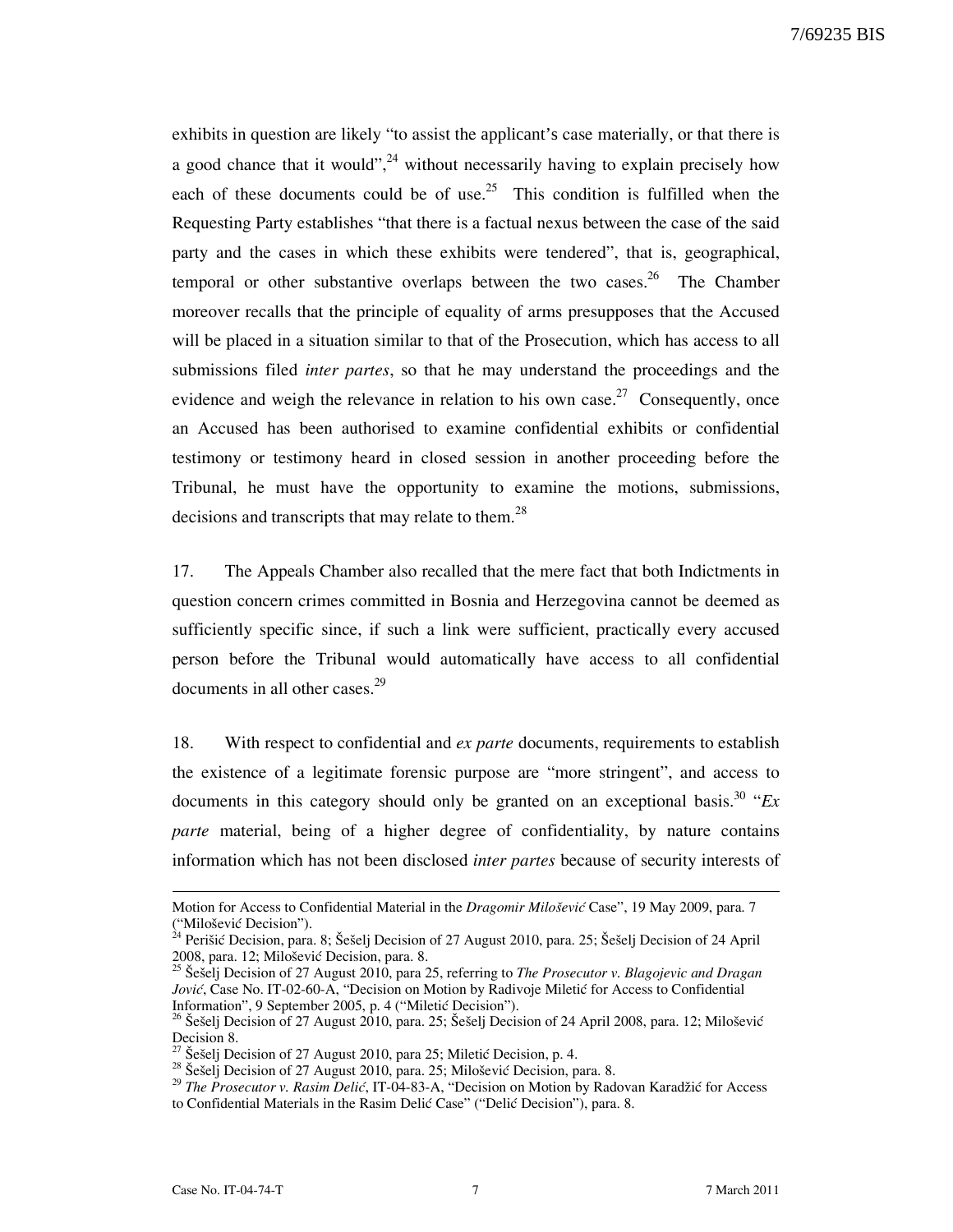6/69235 BIS

a State, other public interests, or privacy interests of a person or institution" and, consequently, "the party on whose behalf ex parte status has been granted enjoys a protected degree of trust that the *ex parte* material will not be disclosed".<sup>31</sup>

19. Finally, documents may be considered confidential because their use is subject to restrictions under Rule 70 of the Rules. In such a case, "neither the material provided under Rule 70 to either the Prosecution or the Defence in a case nor its sources may be released to the accused in another case prior to obtaining consent from the provider of that information and that this holding does not depend upon whether that material was used as evidence in a previous case". $32$ 

#### V. DISCUSSION

20. The Chamber will first consider whether, as jurisprudence requires, the Requesting Parties have identified the documents they are seeking or have specified their nature. In this case, the Requesting Parties are seeking disclosure of all the transcripts of testimony heard in closed session, all confidential filings of the parties and confidential decisions, as well as all confidential exhibits, relating to the period before the outbreak of war in Bosnia and Herzegovina up to 31 December 1992.<sup>33</sup> The Chamber deems that this constitutes sufficient identification with respect to the circumstances of the case and fulfils the aforementioned jurisprudential criteria.

21. Secondly, the Chamber will analyse whether, in order to gain access to all the material sought, the Requesting Parties have established the existence of a legitimate forensic purpose by showing a temporal, geographical and other substantive overlaps between the two cases. In this instance, the Requesting Parties argue that the events and facts alleged in the *Stanišić and*  $\check{Z}$ *upljanin* Indictment are closely linked to the political background of the facts in the *Prlić et al.* Case;<sup>34</sup> that during the period relating to the facts alleged in both Indictments, an armed conflict did take place and

 $30$  Šešelj Decision of 27 August 2010, para. 26; Šešelj Decision of 24 April 2008, para. 13.

 $\frac{31}{2}$  Šešelj Decision of 27 August 2010, para. 26; Šešelj Decision of 24 April 2008, para. 13.

 $32$  Seselj Decision of 27 August 2010, para. 27; Seselj Decision of 24 April 2008, para. 14. See also the Perišić Decision, para. 8.

 $33$  Stanišić Motion, para. 3; Župljanin Motion, para. 3.

<sup>&</sup>lt;sup>34</sup> Stanišić Motion, para. 3; Župljanin Motion, para. 3.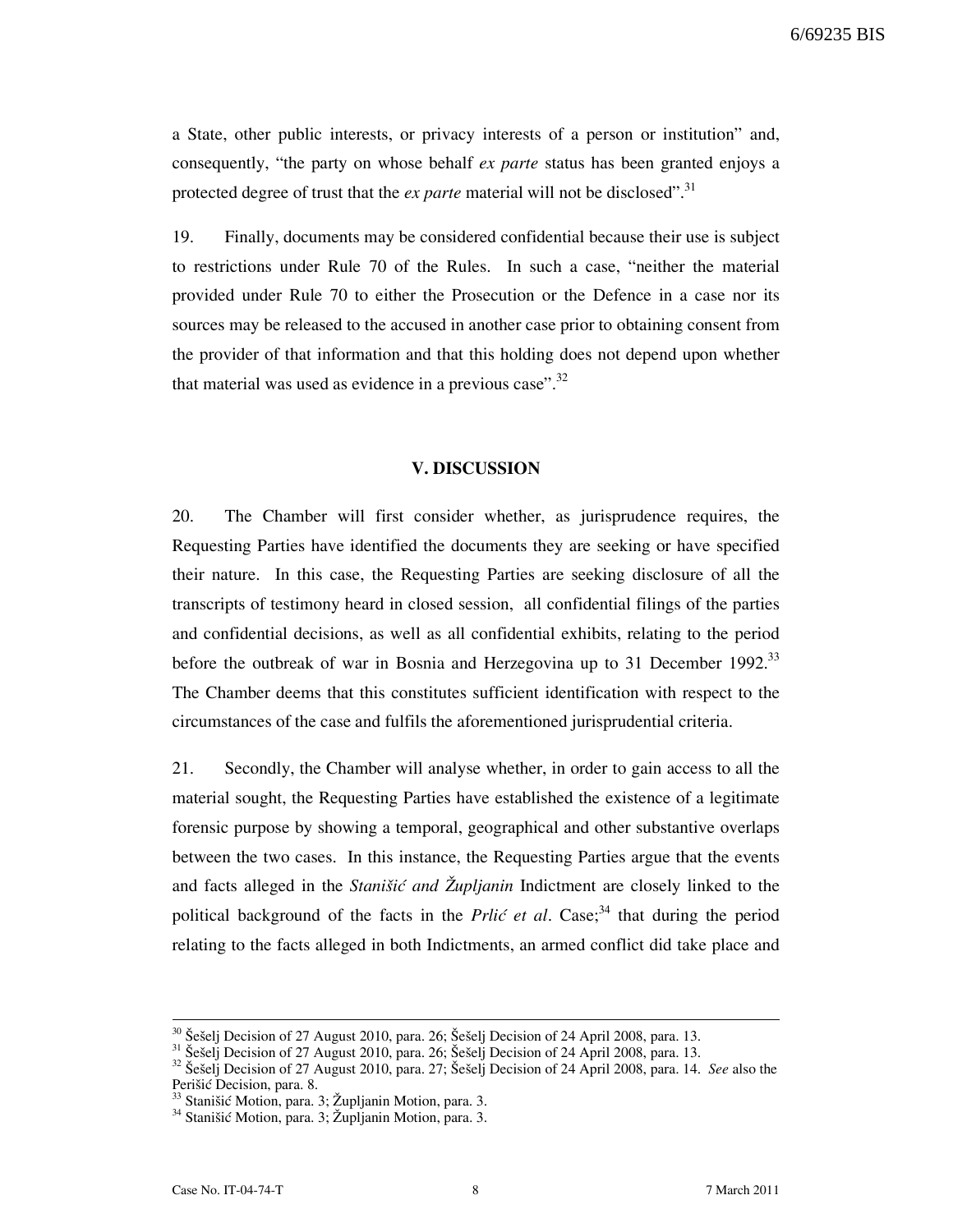that the Accused in both cases were involved.<sup>35</sup> As in the aforementioned Delić Decision, $36$  the Chamber considers that the fact that both Indictments relate to the same political background and, more specifically, the armed conflict in Bosnia and Herzegovina, cannot be deemed sufficiently specific to show the existence of a connection between these two cases.

22. Moreover, the Chamber considers that the fact, as alleged in the Stanišić Motion, that Mićo Stanišić and Bruno Stojić worked at the Ministry of the Interior of the Socialist Republic of Bosnia and Herzegovina at the same time, at an unspecified date, $37$  cannot be deemed sufficiently specific to establish any sort of link between the two Indictments in question.

23. Consequently, the Chamber deems that the Requesting Parties have not shown the existence of the legitimate forensic link between their case and the *Prlić et al.* Case, and that the Motions should, therefore, be denied.

#### VI. DISPOSITION

#### FOR THE FOREGOING REASONS,

PURSUANT TO Rule 75 of the Rules,

DENIES the Motions by a majority.

# Presiding Judge Jean-Claude Antonetti attaches a dissenting opinion to the present Decision.

Done in English and in French, the French version being authoritative.

/signed/

\_\_\_\_\_\_\_\_\_\_\_\_\_\_\_\_\_\_\_\_\_\_\_

<sup>&</sup>lt;sup>35</sup> Stanišić Motion, para. 7; Župljanin Motion, para. 7.

<sup>&</sup>lt;sup>36</sup> See supra, footnote 29.

<sup>&</sup>lt;sup>37</sup> Stanišić Motion, para. 8.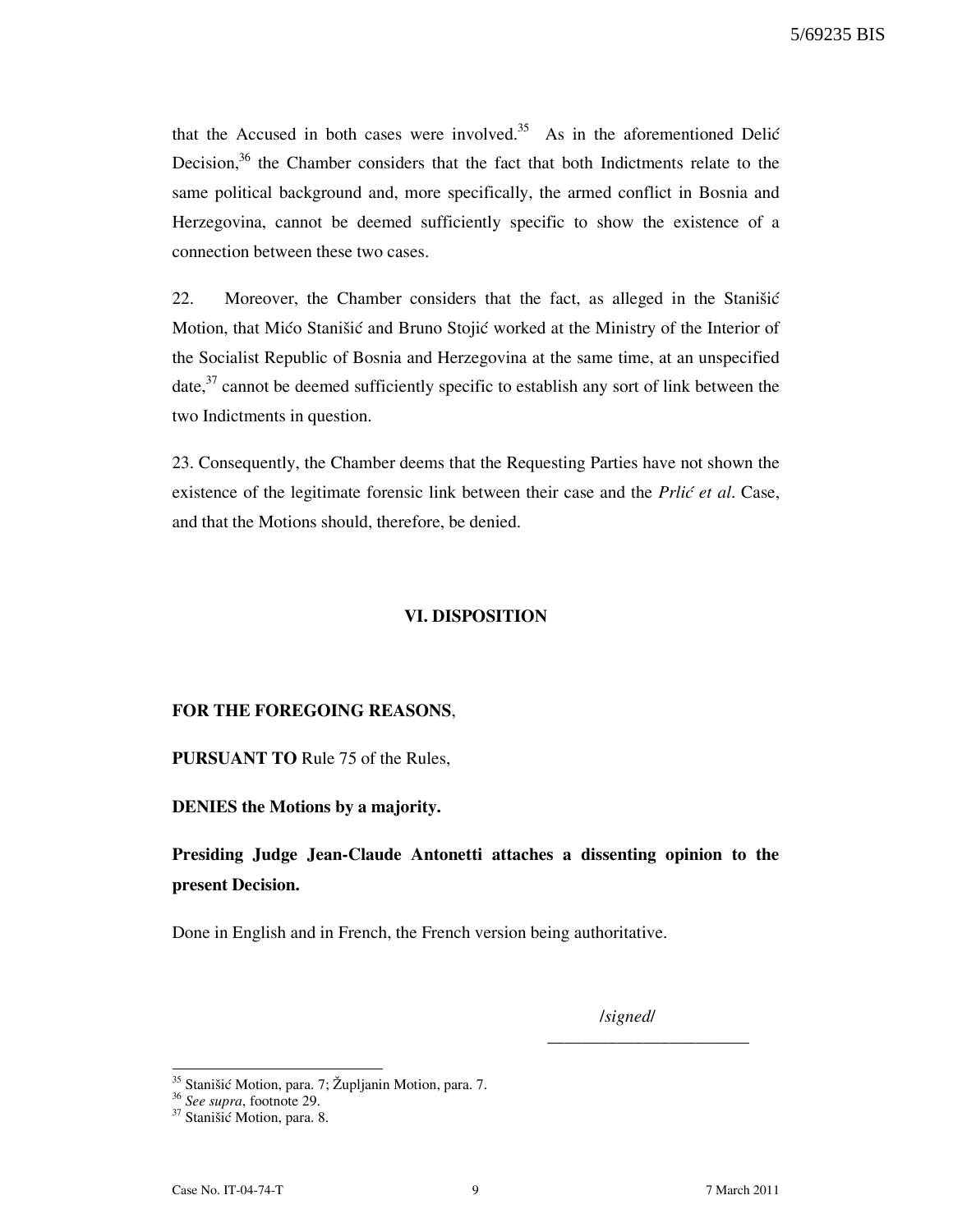Jean-Claude Antonetti Presiding Judge

Done this seventh day of March 2011 At The Hague The Netherlands

# [Seal of the Tribunal]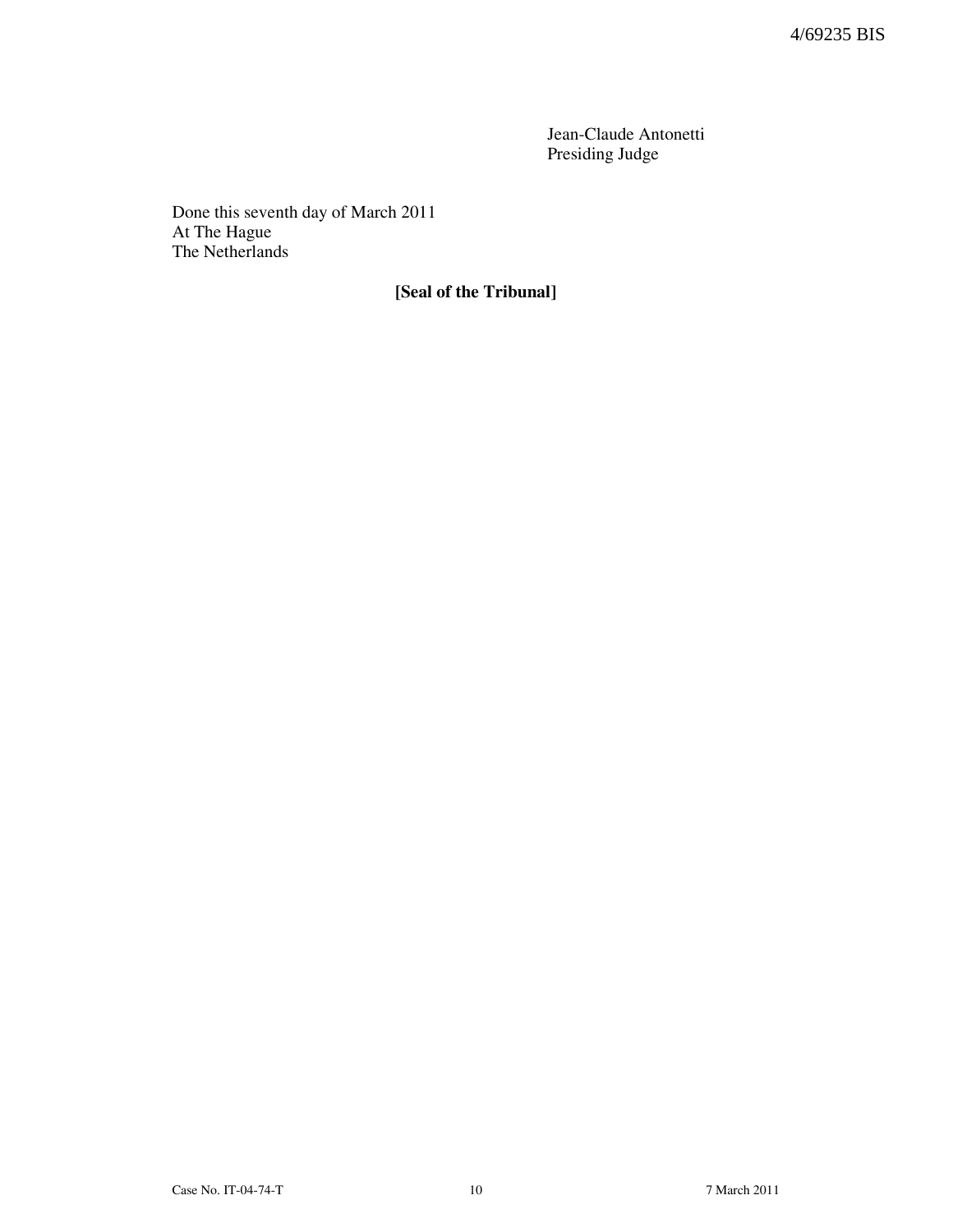#### Dissenting Opinion of Presiding Judge Jean-Claude Antonetti

The Chamber was seized of a request from the Stanišić Defence for access to confidential documents in the *Prlić et al.* Case.<sup>38</sup>

In its filing of 22 February 2011, the Prosecution opposes this request on the basis of the Decision rendered by the Appeals Chamber in the *Delic* Case<sup>39</sup> and on the absence of a link between the *Stanišić and Župljanin* Case and the *Prlić* Case.

To my mind, this request presents a problem of principle that concerns the equality of arms. In its filings, the Prosecution deems that the Stanistic Defence is undertaking a "fishing expedition.<sup>40</sup> Equally, the Prosecution asserts in a peremptory way that the facts covered in the *Prlic* Case are of no interest to the Stanisic and  $\ddot{Z}$ upljanin Defence. The position adopted by the Prosecution is surprising because the Prosecution takes on the task of judging the facts and asks the Chamber to follow its lead.

The Prlic Chamber is not at all familiar with the *Stanistic and Zupljanin* Case (apart from what concerns me, having been the Confirming Judge) and for this reason, a Judge who is not familiar with a case has no legitimate reasons to discard such a request.

The link established by the Stanišić and Župljanin Defence was said to be due to the fact that the Accused Stojić worked with Stanišić at the SRBH MUP.<sup>41</sup> This may be the case, but we have no way of knowing this.

<sup>&</sup>lt;sup>38</sup> "Motion by Mićo Stanišić for Access to Confidential Materials in the Prlić et al. Case", public, 9 February 2011.

 $39$  The Prosecutor v. Rasim Delić, Case No. IT-04-83-A, "Decision on Motion by Radovan Karadžić for Access to Confidential Materials in the Rasim Delić Case", public, 19 May 2009, para. 8. See also on this matter, The Prosecutor v. Blagojević, Case No. IT-02-60-A, "Decision on Momčilo Perišić's Motion Seeking Access to Confidential Material in the Blagojević and Jokić Case", public, 18 January 2006, para. 4.

<sup>&</sup>lt;sup>40</sup> "Prosecution Combined Response to the Motions by Mico Stanišic and Stojan Župljanin for Access to Confidential Materials in the Prlić Case", public, 22 February 2011, para. 16.

 $4\overline{1}$  *Ibid.*, para. 14.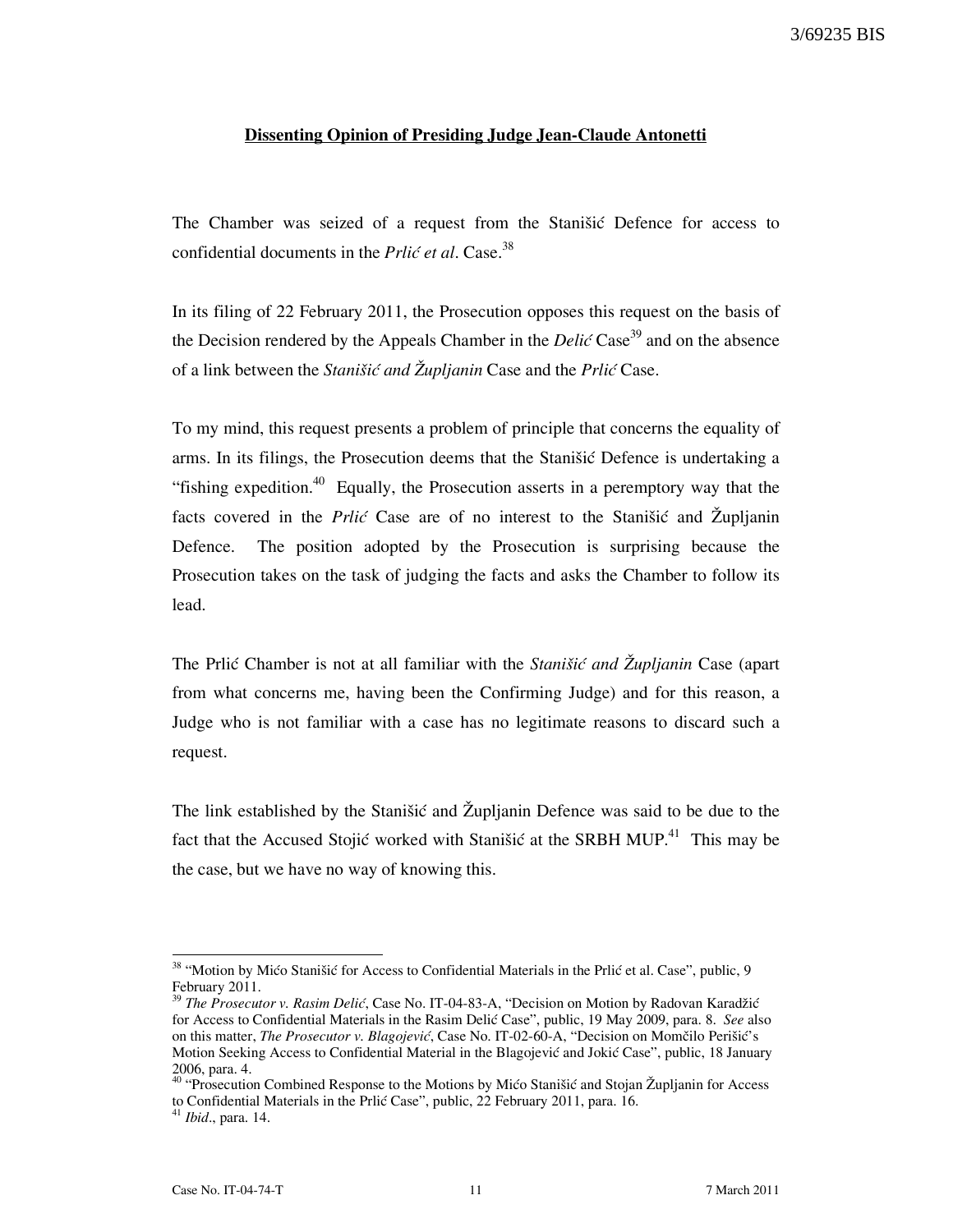In a more general sense, the conflict that broke out during the break-up of former Yugoslavia brought about, as everyone can see, the creation of entities such as the Republika Srpska or the Republic of Herceg-Bosna. The alleged crimes mentioned in paragraph 10 of the Prosecution's submission seems to concern the departure of non-Serbs from several municipalities between April 1992 and December 1992.

I note that the Indictment in the *Prlic* Case also mentions expulsions of non-Serbs. Moreover, I find that there is a certain overlap in the dates (April 1992 to December 1992) in the Stanišić and Župljanin Case and the Prlić Case, the alleged JCE having taken place between 18 November 1991 and April 1994.

It is also worth noting that the geographical area is included in the Republic of Bosnia and Herzegovina (Republika Srpska).

On another matter, only the Office of the Prosecutor has access to all the documents in all the cases. On the principle of equality of arms, why should the Defence, which is one of the parties in terms of the Statute, not have the right to gain access to the same documents? This obstacle could be for the protection of witnesses or entities that benefit from protective measures under Rule 70 of the Rules. This obstacle is raised because of the respect for confidentiality imposed on Counsel for the Accused and on the Accused themselves under threat of indictment for contempt of court.

Of course, the Prosecution in its submission indicated that the Stanistic and  $\ddot{Z}$ upljanin Defence had access to public documents, but this position does not resolve the problem when a document has not been disclosed publicly because, if it was admitted in proceedings, it is not automatically disclosed to everyone and sometimes parts of the transcripts are not release to the public.

Case-law of the Appeals Chamber in the *Delić* Case cited by the Prosecution, confirms the principle that the applicant must show a legitimate interest in order to receive these documents. Therefore, this is at the discretion of the Judges of the seized Chamber. As far as I am concerned, there is a legitimate interest in disclosing these documents.